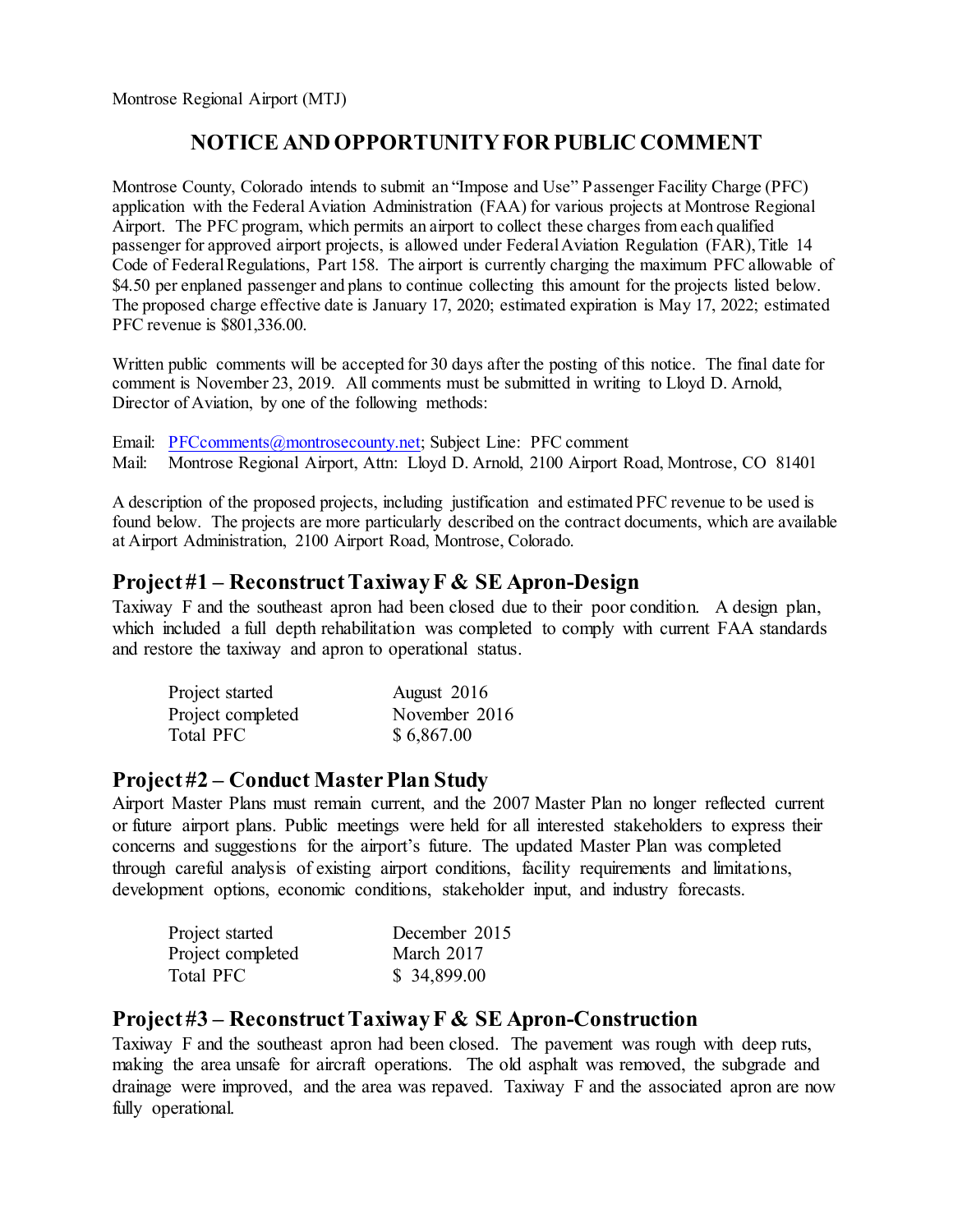| Project started   | June 2017    |
|-------------------|--------------|
| Project completed | January 2019 |
| Total PFC         | \$135,211.00 |

#### **Project #4 – Expand C&D Fillets and Terminal Apron-Design**

Fillets C and D that tie into the terminal apron do not meet current geometry design criteria for Design Group IV. Design included widening C and D fillets, extending the apron, adding taxiway lighting and signage and addressing water drainage.

| Project started   | June 2017    |
|-------------------|--------------|
| Project Completed | October 2017 |
| Total PFC         | \$8,885.00   |

#### **Project #5 – Passenger Terminal East Roof Replacement**

The flat, east side passenger terminal roof was built in 1988 and had deteriorated over time, resulting in numerous leaks. The existing membrane and underlayment were removed and replaced with a roof made of TPO membrane and underlayment of EPS tapered insulation with a high density cover board. The flat roof was modified in pitch to slope one-quarter inch per foot to allow for better drainage. The replacement roof is under a twenty (20) year warranty.

| Project started   | September 2016 |
|-------------------|----------------|
| Project completed | October 2016   |
| Total PFC         | \$148,407.00   |

## **Project #6 – Passenger Terminal WestRoof Replacement**

The flat, west side passenger terminal roof was built circa 1988 and had deteriorated over time, resulting in moisture leakage. The existing membrane and underlayment were removed and replaced with a roof made of TPO membrane. Existing piping and drains were replaced. The flat roof was also modified to permit proper drainage. The new roof is warrantied for twenty (20) years.

| Project started   | October 2017  |
|-------------------|---------------|
| Project completed | December 2017 |
| Total PFC         | \$93,119.00   |

## **Project #7 – Runway 17/35 Repainting and Restriping**

This project was necessary for the operational safety of arriving and departing aircraft. It consisted of restriping and/or repainting the existing edge markings, threshold bars, centerlines, aiming points, runway numbers 17 and 35, hold short boxes and black borders, in accordance with FAA Advisory Circular 150/5340-1L Standards for Airport Markings, dated September 27, 2013.

| Project started   | June 2017    |
|-------------------|--------------|
| Project completed | October 2017 |
| <b>Total PFC</b>  | \$40,452.00  |